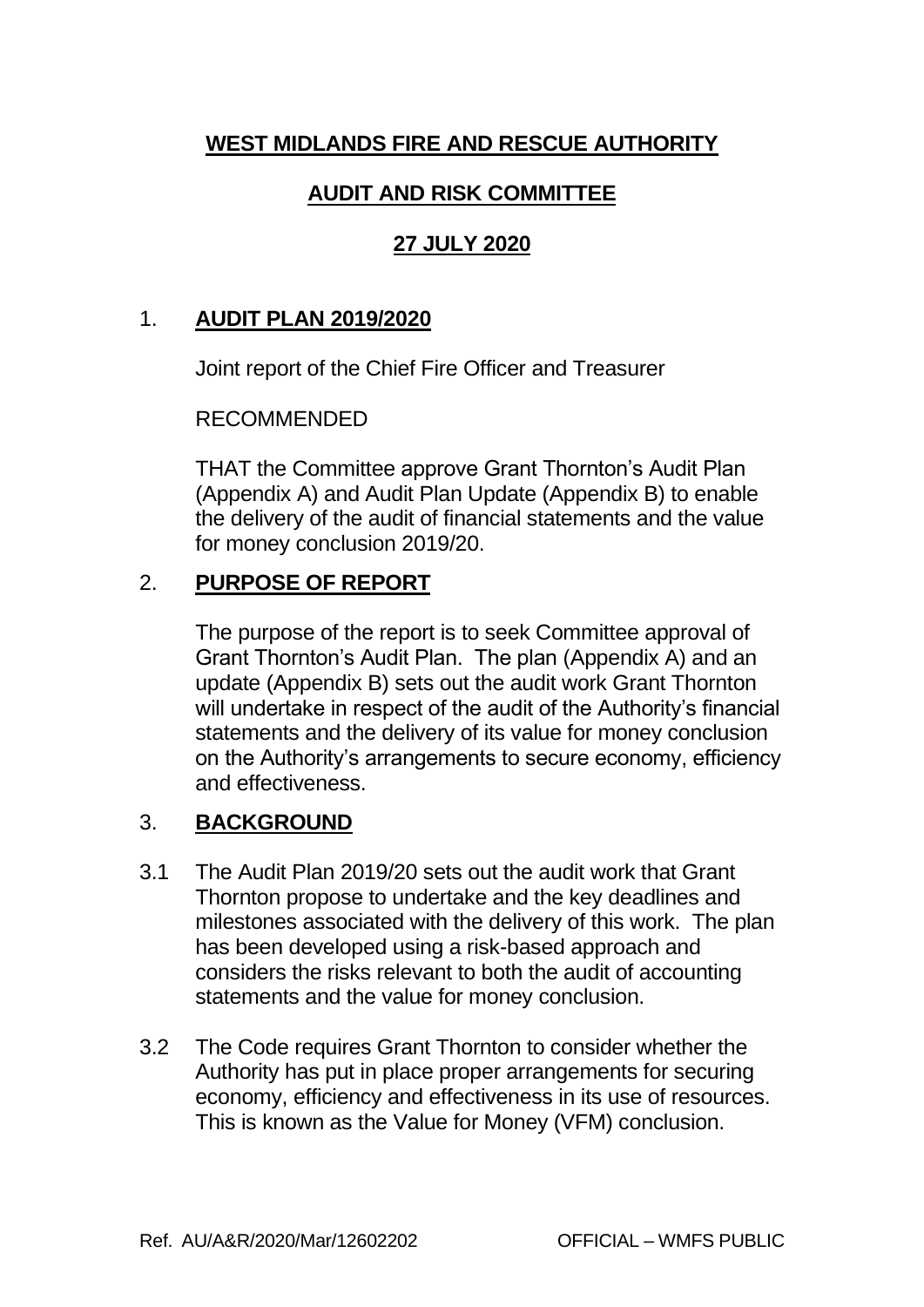The National Audit Office (NAO) has issued guidance for auditors on value for money work for 2019/20. The guidance states that for local government bodies, auditors are required to give a conclusion on whether the Authority has proper arrangements in place.

The guidance identifies one single criterion for auditors to evaluate:

*"In all significant respects, the audited body takes properly informed decisions and deploys resources to achieve planned and sustainable outcomes for taxpayers and local people".*

- 3.3 The Accounts & Audit Regulations 2015 require that the accounts be submitted to Members for approval by the end of July. However, for 2019/20 only the Regulations have been amended by the Accounts & Audit (Coronavirus) (Amendment) Regulations 2020. The amendments to the Regulations were made in response to the unprecedented situation across the UK relating to COVID-19 and the need to reduce the pressure on all Authorities to comply with legal deadlines. As such, these Regulations provide the Authority with additional time to complete the 2019/20 audit, given the likely impact of the COVID-19 virus on the availability of staff and auditors to complete the audit process within current deadlines due to sickness or redeployment.
- 3.2 The deadline to publish the Authority's unaudited 2019/20 Statement of Accounts has been changed from 31 May 2020 to 31 August 2020 with the deadline to publish the audited accounts being pushed back from 31 July 2020 to 30 November 2020.
- 3.3 The plan sets out the key phases and activities for the delivery of the audit work. All reports arising from this audit work will be discussed and agreed with appropriate officers prior to submission to Members.
- 3.4 Representatives from Grant Thornton will be in attendance at the Audit and Risk Committee.